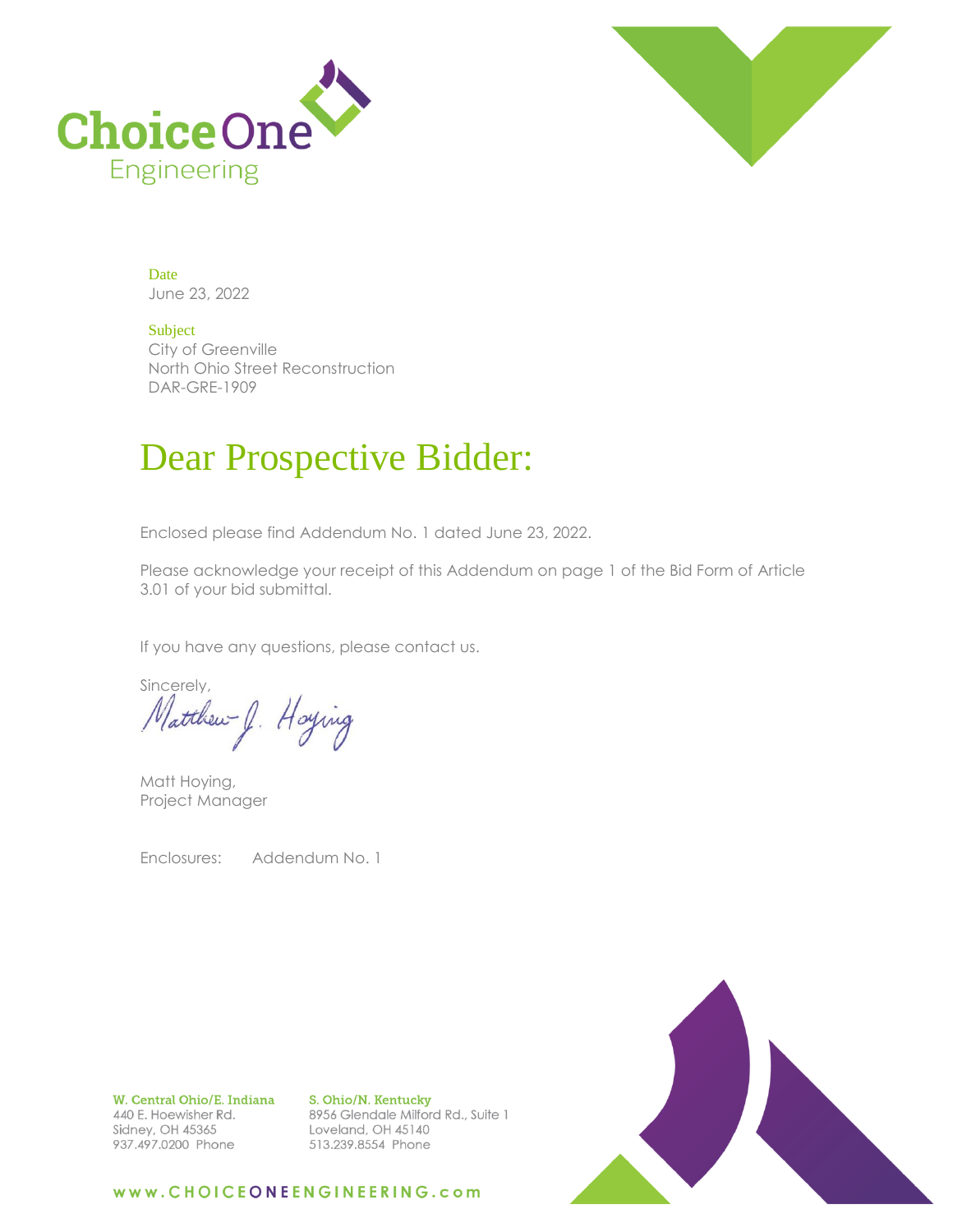# City of Greenville North Ohio Street Reconstruction Greenville, Ohio

**June 23, 2022**

## **ADDENDUM No. 1**

#### **Engineers Estimate**

The Engineers Estimate has been updated from \$1,362,253.25 to \$1,385,099.25.

#### **Bidding Document**

*Bid Forms* Page 3-7, Article 5.01

Item No. 202 Pipe Removed quantity has been updated to 65 FT.

Item No. 202 Manhole Abandoned has been added to the plans with a quantity of 4 each.

Item No. 204 Subgrade Compaction quantity has been updated to 3559 S.Y.

Item No. 254 Pavement Planing, Asphalt Concrete quantity has been updated to 1862 S.Y.

Item No. 301 5" Asphalt Concrete Base, PG. 64-22 has been updated to Item No. 301 3" Asphalt Concrete Base, PG. 64-22 and the quantity has been updated to 150 C.Y.

Item No. 304 Aggregate Base quantity has been updated to 659 C.Y.

Item No. 407 Non-Tracking Tack Coat @ 0.09 GAL/S.Y. quantity has been updated to 658 Gal.

Item No. 411 4" Stabilized Crushed Aggregate quantity has been updated to 40 C.Y.

Item No. 441 1-3/4" Asphalt Concrete Intermediate Course, Type 2, (449) quantity has been updated to 99 C.Y.

Item No. 441 1-1/4" Asphalt Concrete Surface Course, Type 1, (449) quantity has been updated to 135 C.Y.

Item No. 609 Type 6 Barrier Curb has been added to the plans with a quantity of 1050 FT.

Item No. 609 Curb and Gutter, Replaced In-Kind quantity has been updated to 112 FT.

Item No. 611 4" Conduit, Type B, 707.45, Storm Repair has been added to the plans with a quantity of 50 FT.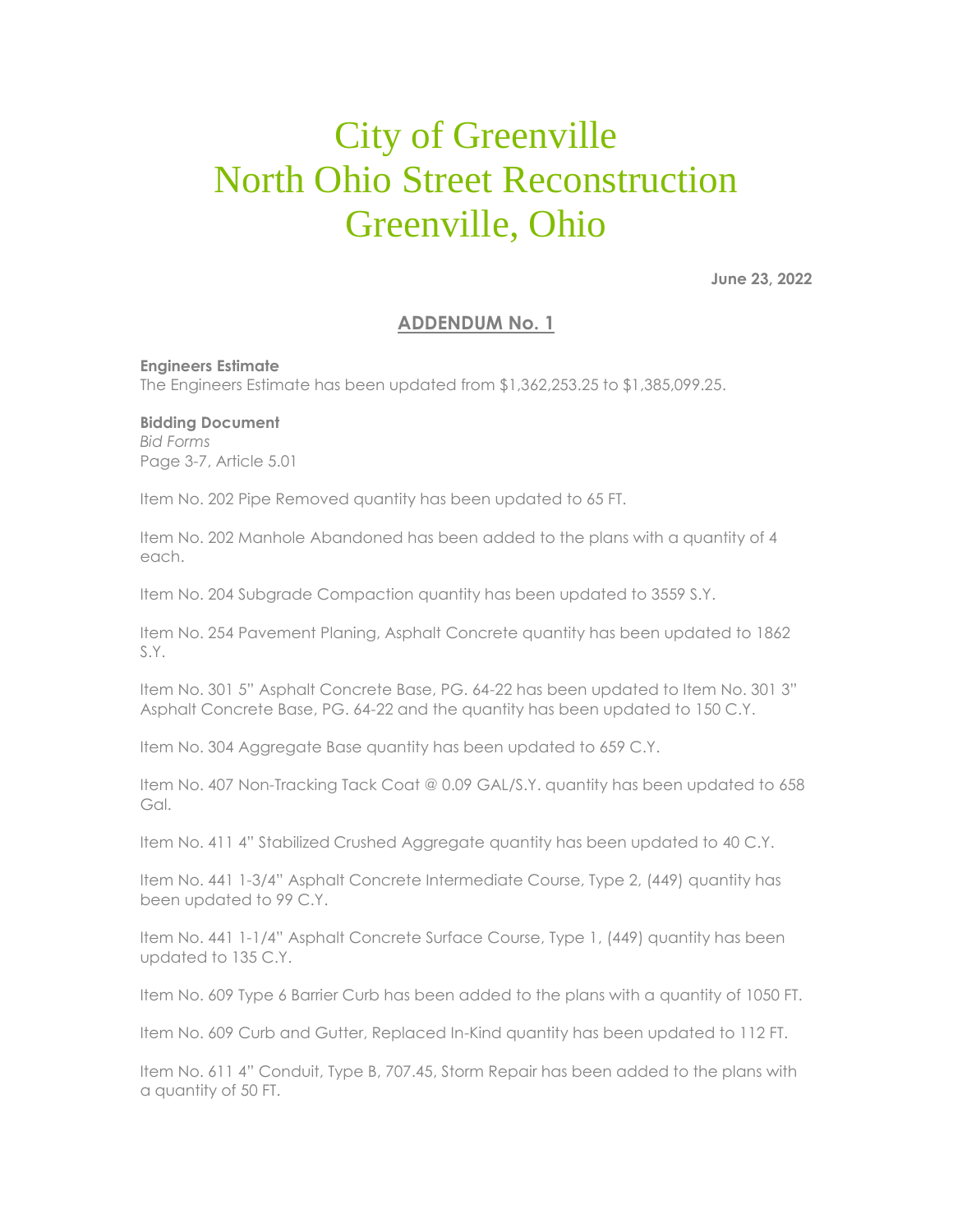Item No. 611 6" Conduit, Type B, 707.45, Storm Repair has been added to the plans with a quantity of 50 FT.

Item No. 611 8" Conduit, Type B, 707.45, Storm Repair has been added to the plans with a quantity of 50 FT.

Item No. 611 12" RCP Storm Sewer quantity has been updated to 171 FT.

Item No. 611 15" RCP Storm Sewer quantity has been updated to 49 FT.

Item No. 611 Catch Basin Type 1 quantity has been updated to 6 Each.

Item No. 611 Catch Basin Type 1A has been added to the plans with a quantity of 1 Each.

Item No. 611 Catch Basin 2-2B quantity has been updated to 1 Each.

Item No. 611 Type 3 Storm Manhole has been added to the plans with a quantity of 1 Each.

Item 613 Low Strength Mortar Backfill has been added to the plans with a quantity of 102 C.Y.

Item No. 638 4" PVC C-900 DR-18 Water Main quantity has been updated to 32 FT.

Item No. 638 6" PVC C-900 DR-18 Water Main quantity has been updated to 96 FT.

Item No. 638 8" PVC C-900 DR-18 Water Main quantity has been updated to 388 FT.

Item No. 638 16" PVC C-900 DR-18 Water Main quantity has been updated to 509 FT.

Item No. 638 16" Water Main, Directional Drilled quantity has been updated to 385 FT.

Item No. 638 6" Gate Valve and Valve Box has been added to the plans with a quantity of 1 Each.

Item No. 638 8" Gate Valve and Valve Box quantity has been updated to 5 Each.

Item No. 638 16" Gate Valve and Valve Box quantity has been updated to 6 Each.

Item No. 644 Channelizing Line, 8" quantity has been updated to 360 FT.

Item No. 644 Stop Line quantity has been updated to 138 FT.

Item No. 644 Lane Arrow quantity has been updated to 7 Each.

Item No. 659 Seeding and Mulching, Class 1, As Per Plan has been updated to 3000 S.Y.

Item Special Cut and Plug, Type 2, As Per Plan quantity has been updated to 6 Each.

Item Special Master Meter and Backflow Enclosure has been added to the plans with a quantity of 1 Lump Sum.